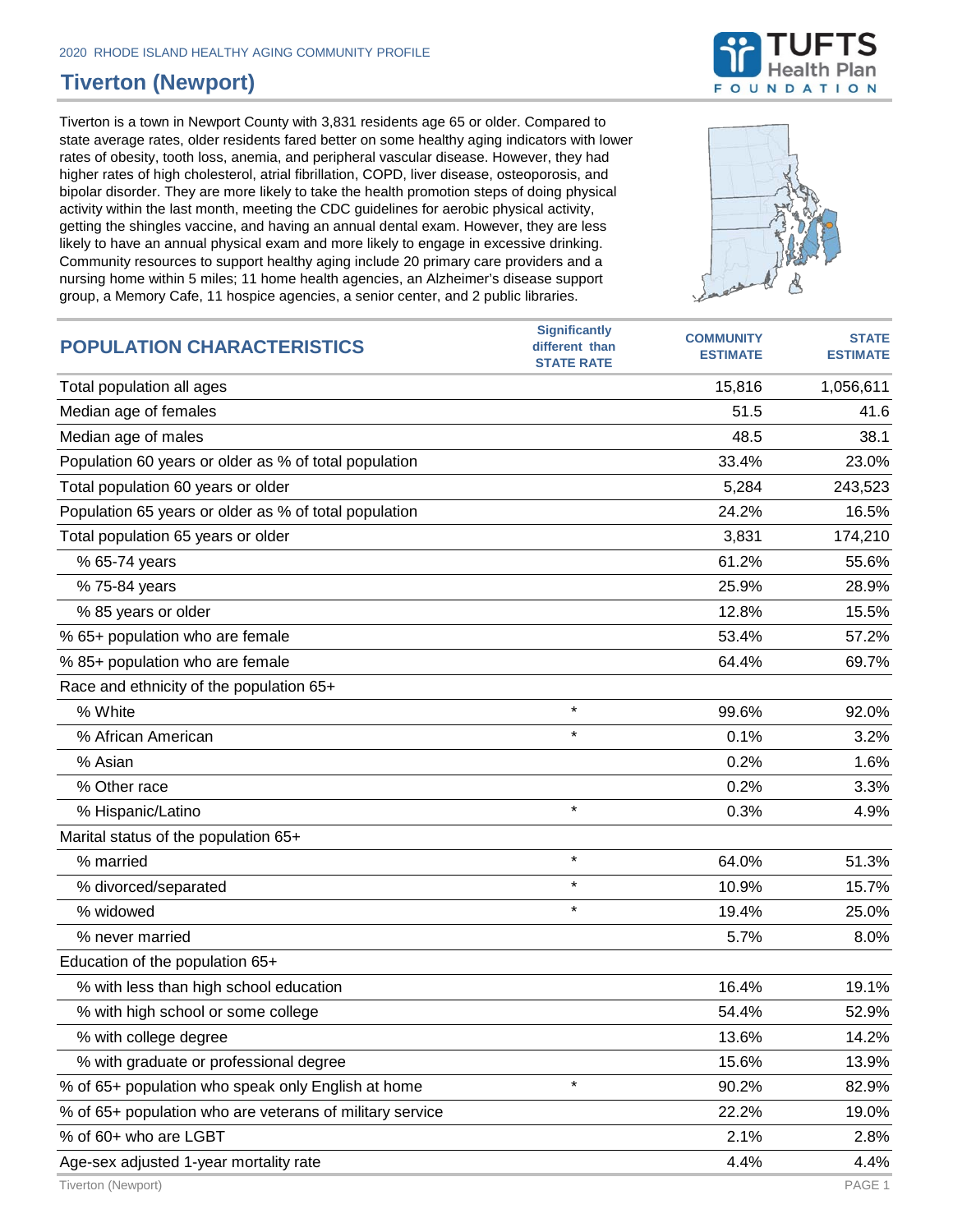| <b>HEALTHY AGING INDICATORS</b>                              | <b>BETTER / WORSE</b><br><b>STATE RATE</b> | <b>COMMUNITY</b><br><b>ESTIMATE</b> | <b>STATE</b><br><b>ESTIMATE</b> |
|--------------------------------------------------------------|--------------------------------------------|-------------------------------------|---------------------------------|
| <b>WELLNESS</b>                                              |                                            |                                     |                                 |
| % 60+ getting the recommended hours of sleep                 |                                            | 67.2%                               | 63.0%                           |
| % 60+ doing any physical activity within last month          | B                                          | 78.5%                               | 71.0%                           |
| % 60+ met CDC guidelines for muscle-strengthening activity   |                                            | 28.0%                               | 25.0%                           |
| % 60+ met CDC guidelines for aerobic physical activity       | B                                          | 63.5%                               | 54.3%                           |
| % 60+ with fair or poor health status                        |                                            | 15.9%                               | 19.5%                           |
| % 60+ with 15+ physically unhealthy days in last month       |                                            | 13.3%                               | 14.5%                           |
| <b>FALLS</b>                                                 |                                            |                                     |                                 |
| % 60+ who fell within last year                              |                                            | 28.7%                               | 26.3%                           |
| % 60+ who were injured in a fall within last year            |                                            | 10.2%                               | 10.3%                           |
| % 65+ had hip fracture                                       |                                            | 3.1%                                | 3.4%                            |
| <b>PREVENTION</b>                                            |                                            |                                     |                                 |
| % 60+ with physical exam/check-up in last year               | W                                          | 89.4%                               | 93.0%                           |
| % 60+ flu shot in last year                                  |                                            | 60.2%                               | 60.6%                           |
| % 60+ with pneumonia vaccine                                 |                                            | 66.5%                               | 67.7%                           |
| % 60+ with shingles vaccine                                  | B                                          | 42.9%                               | 35.3%                           |
| % 60+ women with a mammogram within last 2 years             |                                            | 78.8%                               | 82.0%                           |
| % 60+ with colorectal cancer screening                       |                                            | 81.1%                               | 77.8%                           |
| % 60+ with HIV test                                          |                                            | 16.2%                               | 15.8%                           |
| % 60+ met CDC preventive health screening goals              |                                            | 42.5%                               | 39.2%                           |
| <b>NUTRITION &amp; DIET</b>                                  |                                            |                                     |                                 |
| % 60+ with 5 or more servings of fruit or vegetables per day |                                            | 21.2%                               | 18.1%                           |
| % 65+ with poor supermarket access                           |                                            | 37.2%                               | 23.6%                           |
| % 60+ stressed about buying food in last month               | B                                          | 8.0%                                | 13.2%                           |
| % 60+ self-reported obese                                    |                                            | 24.1%                               | 26.8%                           |
| % 65+ clinically diagnosed obesity                           | B                                          | 24.8%                               | 29.3%                           |
| % 65+ with high cholesterol                                  | W                                          | 82.5%                               | 79.1%                           |
| % 60+ with cholesterol screening                             |                                            | 97.6%                               | 96.9%                           |
| <b>ORAL HEALTH</b>                                           |                                            |                                     |                                 |
| % 60+ with dental insurance                                  |                                            | 55.8%                               | 56.3%                           |
| % 60+ with annual dental exam                                | B                                          | 84.4%                               | 75.9%                           |
| # of dentists per 100,000 persons (all ages)                 |                                            | 76.0                                | 64.7                            |
| % 60+ with loss of 6 or more teeth                           | B                                          | 21.8%                               | 29.6%                           |
| <b>CHRONIC DISEASE</b>                                       |                                            |                                     |                                 |
| % 65+ with Alzheimer's disease or related dementias          |                                            | 13.0%                               | 13.1%                           |
| % 65+ with anemia                                            | B                                          | 47.3%                               | 50.0%                           |
| % 65+ with asthma                                            |                                            | 16.2%                               | 14.9%                           |
| % 65+ with atrial fibrillation                               | W                                          | 17.3%                               | 15.0%                           |
| % 65+ with autism spectrum disorder                          |                                            | N/A                                 | 0.04%                           |
| % 65+ with benign prostatic hyperplasia (men)                |                                            | 45.5%                               | 42.2%                           |
| % 65+ with breast cancer (women)                             |                                            | 11.4%                               | 11.1%                           |
| % 65+ with cataract                                          |                                            | 69.1%                               | 67.5%                           |
|                                                              |                                            |                                     |                                 |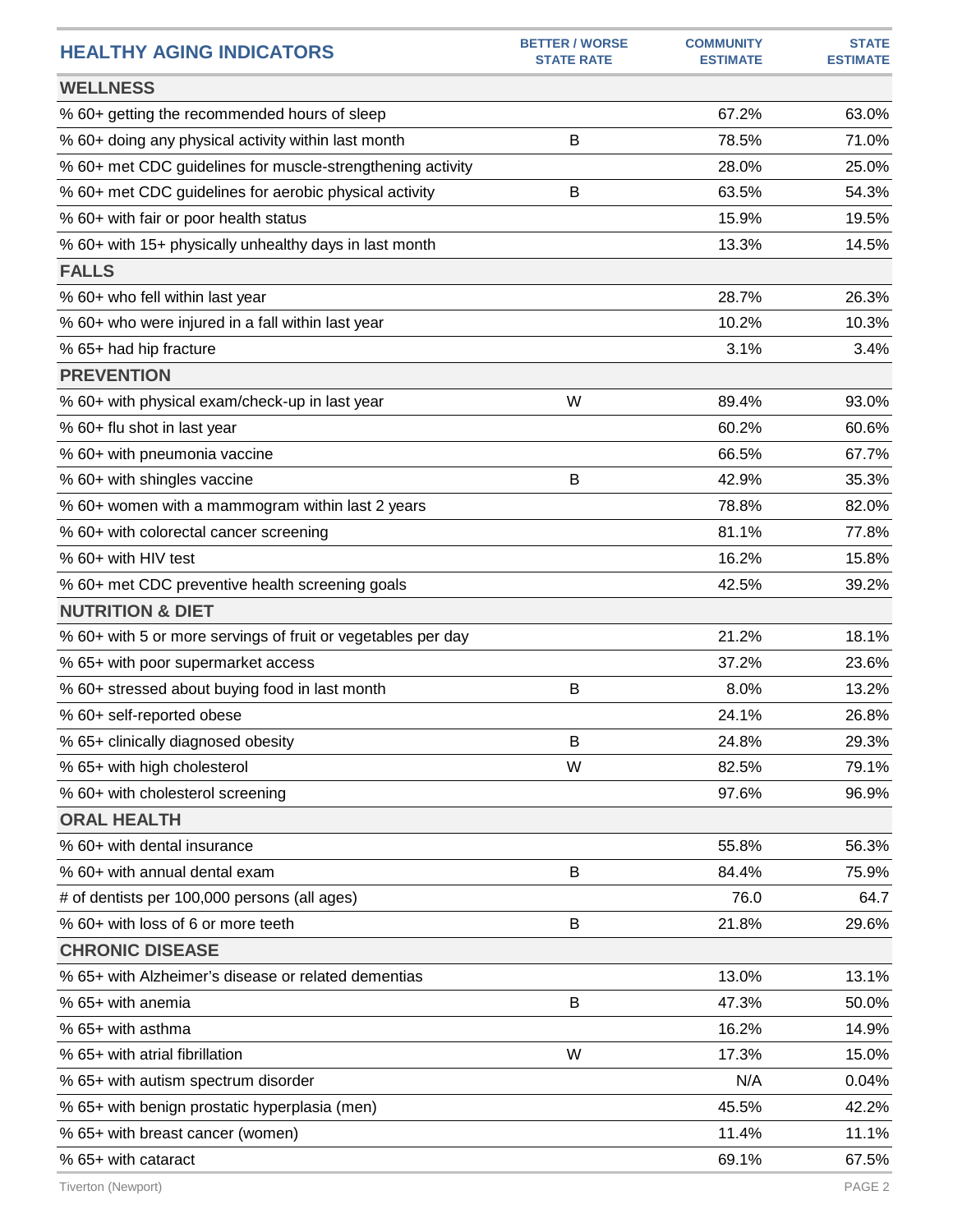| <b>HEALTHY AGING INDICATORS</b>                         | <b>BETTER / WORSE</b><br><b>STATE RATE</b> | <b>COMMUNITY</b><br><b>ESTIMATE</b> | <b>STATE</b><br><b>ESTIMATE</b> |
|---------------------------------------------------------|--------------------------------------------|-------------------------------------|---------------------------------|
| % 65+ with chronic kidney disease                       |                                            | 31.7%                               | 30.7%                           |
| % 65+ with chronic obstructive pulmonary disease        | W                                          | 25.5%                               | 22.9%                           |
| % 65+ with colon cancer                                 |                                            | 2.1%                                | 2.7%                            |
| % 65+ with congestive heart failure                     |                                            | 23.6%                               | 21.6%                           |
| % 65+ with diabetes                                     |                                            | 36.2%                               | 34.7%                           |
| % 65+ with endometrial cancer (women)                   |                                            | 2.5%                                | 1.9%                            |
| % 65+ with epilepsy                                     |                                            | 2.9%                                | 2.9%                            |
| % 65+ with fibromyalgia, chronic pain and fatigue       |                                            | 27.3%                               | 25.4%                           |
| % 65+ with glaucoma                                     |                                            | 27.3%                               | 27.0%                           |
| % 65+ ever had a heart attack                           |                                            | 6.9%                                | 5.8%                            |
| % 65+ with HIV/AIDS                                     |                                            | 0.10%                               | 0.12%                           |
| % 65+ with hypertension                                 |                                            | 80.0%                               | 78.0%                           |
| % 65+ with hypothyroidism                               |                                            | 20.5%                               | 22.4%                           |
| % 65+ with ischemic heart disease                       |                                            | 40.2%                               | 41.8%                           |
| % 65+ with leukemias and lymphomas                      |                                            | 2.3%                                | 2.7%                            |
| % 65+ with liver disease                                | W                                          | 12.1%                               | 9.9%                            |
| % 65+ with lung cancer                                  |                                            | 2.1%                                | 2.1%                            |
| % 65+ with migraine and other chronic headache          |                                            | 6.9%                                | 6.1%                            |
| % 65+ with osteoarthritis or rheumatoid arthritis       |                                            | 53.6%                               | 56.2%                           |
| % 65+ with osteoporosis                                 | W                                          | 22.2%                               | 19.6%                           |
| % 65+ with peripheral vascular disease                  | B                                          | 22.7%                               | 25.6%                           |
| % 65+ with pressure ulcer or chronic ulcer              |                                            | 8.3%                                | 8.1%                            |
| % 65+ with prostate cancer (men)                        |                                            | 14.6%                               | 13.4%                           |
| % 65+ with stroke                                       |                                            | 11.9%                               | 11.9%                           |
| % 65+ with traumatic brain injury                       |                                            | 1.1%                                | 1.0%                            |
| % 65+ with 4+ (out of 15) chronic conditions            |                                            | 65.7%                               | 63.8%                           |
| % 65+ with 0 chronic conditions                         | W                                          | 5.5%                                | 7.0%                            |
| <b>BEHAVIORAL HEALTH</b>                                |                                            |                                     |                                 |
| # opioid deaths (all ages)                              |                                            | 13                                  | 1,654                           |
| % 65+ with opioid use disorder                          |                                            | 1.3%                                | 1.9%                            |
| % 65+ with substance use disorder                       |                                            | 6.6%                                | 7.0%                            |
| % 60+ who used marijuana in last month                  |                                            | N/A                                 | 3.4%                            |
| % 60+ excessive drinking                                | W                                          | 13.3%                               | 9.3%                            |
| % 65+ with tobacco use disorder                         |                                            | 11.5%                               | 10.8%                           |
| % 60+ current smokers                                   |                                            | 7.6%                                | 8.7%                            |
| % 60+ ever used E-Cigarettes in last month              |                                            | 3.9%                                | 5.8%                            |
| <b>MENTAL HEALTH</b>                                    |                                            |                                     |                                 |
| % 60+ who reported receiving adequate emotional support |                                            | 82.3%                               | 79.7%                           |
| % 60+ who reported being satisfied with life            |                                            | 96.8%                               | 95.3%                           |
| % 60+ with 15+ days poor mental health in last month    |                                            | 6.1%                                | 7.4%                            |
| % 65+ with depression                                   |                                            | 34.8%                               | 32.9%                           |
| % 65+ with anxiety disorder                             |                                            | 31.2%                               | 29.8%                           |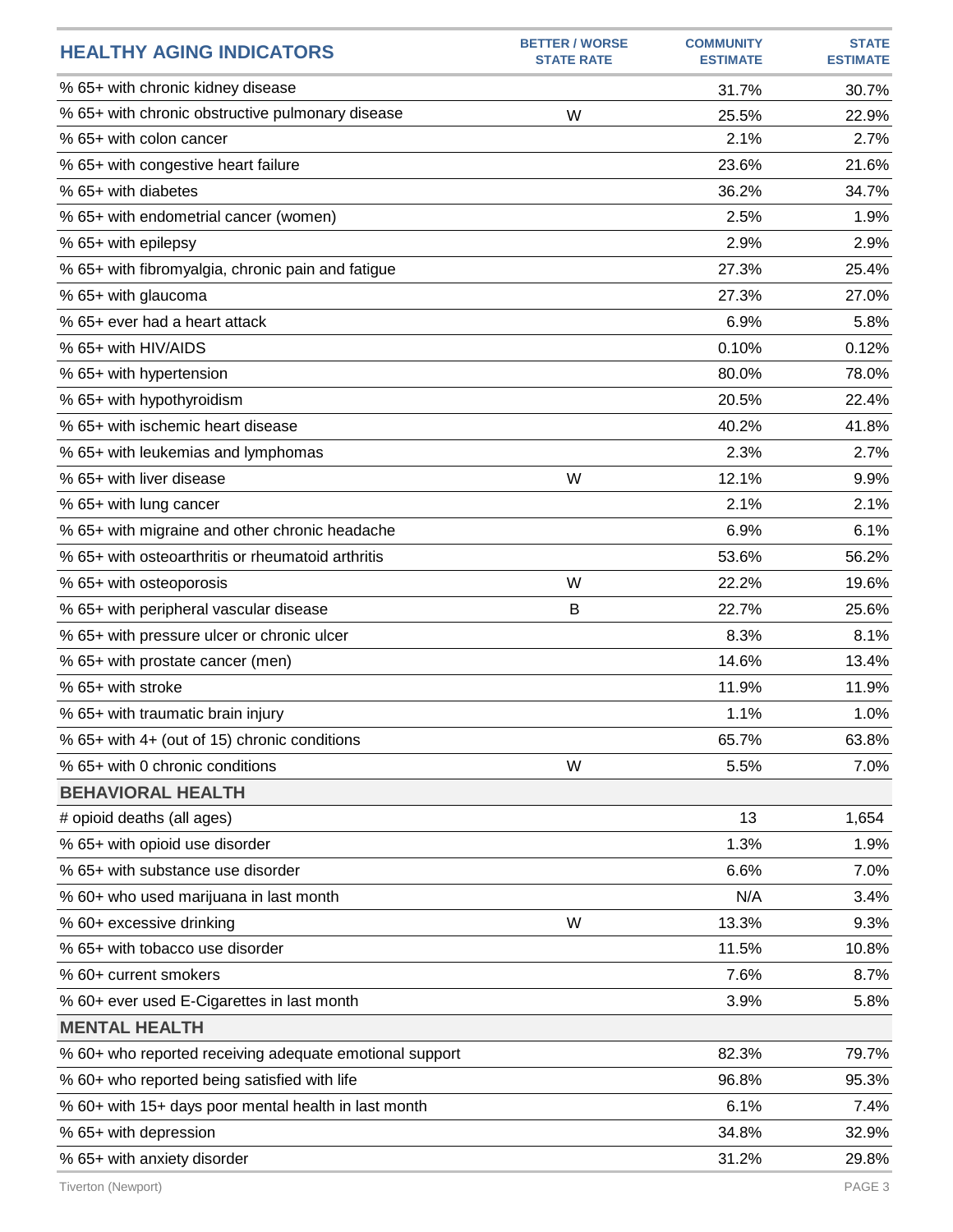| <b>HEALTHY AGING INDICATORS</b>                                  | <b>BETTER / WORSE</b><br><b>STATE RATE</b> | <b>COMMUNITY</b><br><b>ESTIMATE</b> | <b>STATE</b><br><b>ESTIMATE</b> |
|------------------------------------------------------------------|--------------------------------------------|-------------------------------------|---------------------------------|
| % 65+ with bipolar disorder                                      | W                                          | 6.1%                                | 4.1%                            |
| % 65+ with post-traumatic stress disorder                        |                                            | 1.7%                                | 1.7%                            |
| % 65+ with schizophrenia & other psychotic disorder              |                                            | 3.7%                                | 3.8%                            |
| % 65+ with personality disorder                                  |                                            | 3.1%                                | 2.8%                            |
| <b>LIVING WITH DISABILITY</b>                                    |                                            |                                     |                                 |
| % 65+ with self-reported hearing difficulty                      |                                            | 10.4%                               | 13.9%                           |
| % 65+ with clinical diagnosis of deafness or hearing impairment  |                                            | 16.0%                               | 16.4%                           |
| % 65+ with self-reported vision difficulty                       |                                            | 3.0%                                | 5.5%                            |
| % 65+ with clinical diagnosis of blindness or visual impairment  |                                            | 1.4%                                | 1.1%                            |
| % 65+ with self-reported cognition difficulty                    |                                            | 6.7%                                | 8.2%                            |
| % 65+ with self-reported ambulatory difficulty                   |                                            | 18.3%                               | 21.0%                           |
| % 65+ with clinical diagnosis of mobility impairment             |                                            | 4.0%                                | 3.8%                            |
| % 65+ with self-reported self-care difficulty                    |                                            | 5.7%                                | 8.0%                            |
| % 65+ with self-reported independent living difficulty           |                                            | 11.3%                               | 14.3%                           |
| <b>CAREGIVING</b>                                                |                                            |                                     |                                 |
| # of Alzheimer's disease specific support groups                 |                                            | 1                                   | 16                              |
| # of Memory Cafes                                                |                                            | 1                                   | 10                              |
| % of 60+ who provide care to a family/friend in last month       |                                            | 27.3%                               | 22.5%                           |
| % of grandparents raising grandchildren                          |                                            | 1.2%                                | 1.0%                            |
| % of grandparents who live with grandchildren                    |                                            | 2.7%                                | 3.2%                            |
| <b>ACCESS TO CARE</b>                                            |                                            |                                     |                                 |
| % 65+ dually eligible for Medicare and Medicaid                  | $\star$                                    | 7.6%                                | 13.8%                           |
| % 65+ Medicare managed care enrollees                            | $\star$                                    | 34.4%                               | 43.8%                           |
| % 60+ with a regular doctor                                      |                                            | 96.3%                               | 96.7%                           |
| % 60+ who did not see a doctor when needed due to cost           |                                            | 4.9%                                | 5.4%                            |
| # of primary care providers within 5 miles                       |                                            | 20                                  | 1,605                           |
| # of hospitals within 5 miles                                    |                                            | 0                                   | 13                              |
| # of home health agencies                                        |                                            | 11                                  | 23                              |
| # of nursing homes within 5 miles                                |                                            | 1                                   | 80                              |
| # of community health centers                                    |                                            | 0                                   | 43                              |
| # of adult day health centers                                    |                                            | 0                                   | 31                              |
| # of hospice agencies                                            |                                            | 11                                  | 18                              |
| <b>SERVICE UTILIZATION</b>                                       |                                            |                                     |                                 |
| # physician visits per year                                      |                                            | 8.4                                 | 8.4                             |
| # emergency room visits/1000 persons 65+ years annually          |                                            | 645.0                               | 620.6                           |
| # Part D monthly prescription fills per person annually          |                                            | 53.5                                | 52.2                            |
| # home health visits annually                                    | $\star$                                    | 4.9                                 | 3.5                             |
| # durable medical equipment claims annually                      | $\star$                                    | 2.3                                 | 1.7                             |
| # inpatient hospital stays/1000 persons 65+ years annually       |                                            | 315.9                               | 286.5                           |
| % Medicare inpatient hospital readmissions (as % of admissions)  |                                            | 19.1%                               | 17.4%                           |
| # skilled nursing facility stays/1000 persons 65+ years annually |                                            | 100.4                               | 98.8                            |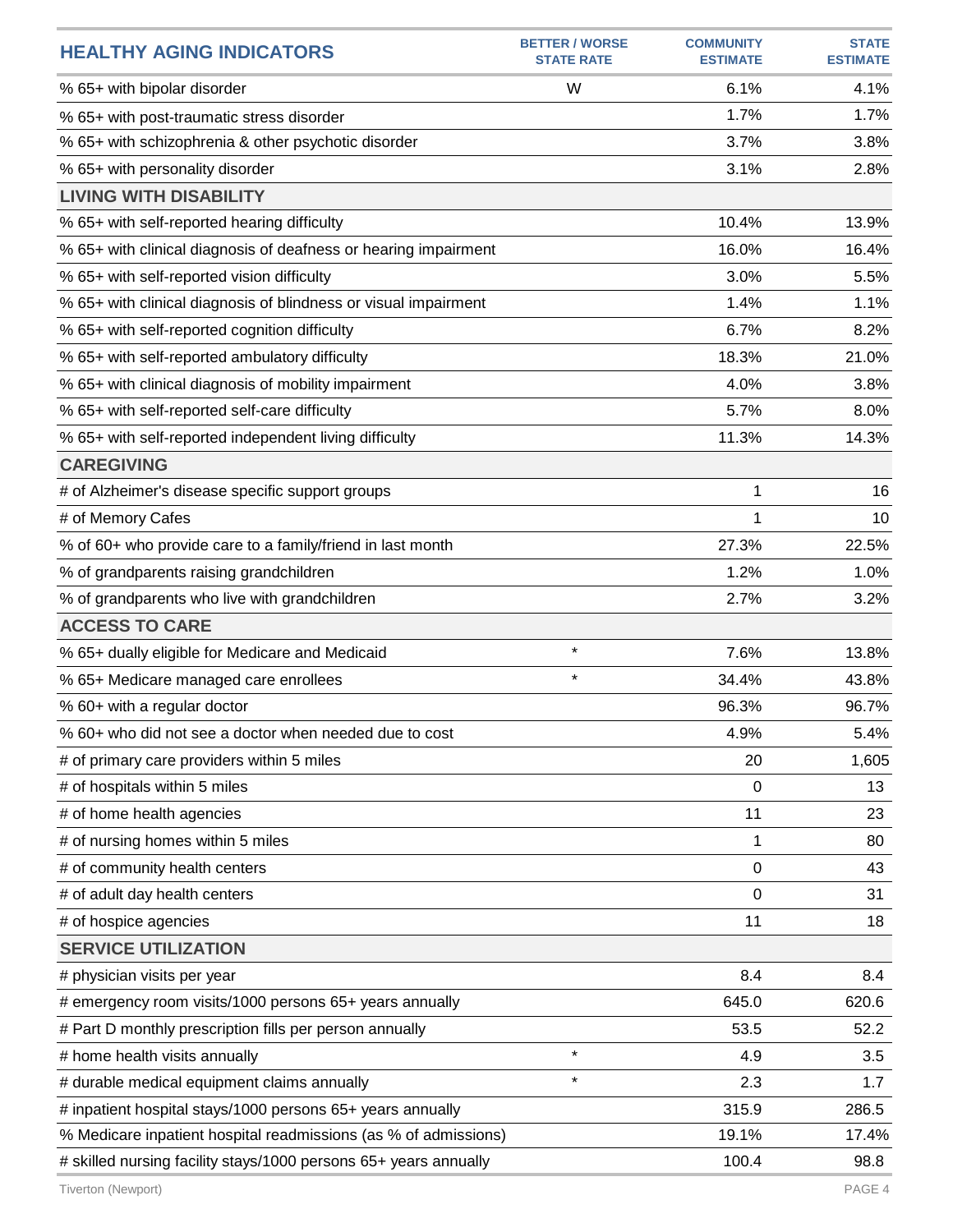| <b>HEALTHY AGING INDICATORS</b>                               | <b>BETTER / WORSE</b><br><b>STATE RATE</b> | <b>COMMUNITY</b><br><b>ESTIMATE</b> | <b>STATE</b><br><b>ESTIMATE</b> |
|---------------------------------------------------------------|--------------------------------------------|-------------------------------------|---------------------------------|
| # skilled nursing home Medicare beds/1000 persons 65+ years   |                                            | 0.0                                 | 47.1                            |
| % 65+ getting Medicaid long term services and supports        | $\star$                                    | 2.7%                                | 4.2%                            |
| % 65+ hospice users                                           |                                            | 3.0%                                | 3.5%                            |
| % 65+ hospice users as % of decedents                         | $\star$                                    | 41.5%                               | 53.0%                           |
| Median hospice days per hospice user (65+, deceased)          |                                            | 12.0                                | 11.0                            |
| Median hospice payment (Medicare + other) per hospice user    |                                            | \$3,691.39                          | \$3,870.97                      |
| <b>COMMUNITY</b>                                              |                                            |                                     |                                 |
| Air pollution: annual # of unhealthy days for 65+ (county)    |                                            | N/A                                 | N/A                             |
| Age-friendly efforts in community                             |                                            | Not yet                             | Yes                             |
| # of senior centers                                           |                                            | 1                                   | 32                              |
| # of universities and community colleges                      |                                            | 0                                   | 19                              |
| # of public libraries                                         |                                            | 2                                   | 71                              |
| # of YMCAs                                                    |                                            | 0                                   | 15                              |
| % in county with access to broadband (all ages)               |                                            | 94.3%                               | 98.1%                           |
| % 60+ who used Internet in last month                         | $\star$                                    | 79.1%                               | 71.6%                           |
| Voter participation rate in 2016 election (age 18+)           |                                            | 64.9%                               | 55.0%                           |
| % 60+ who believe local service orgs understand needs         | $\star$                                    | 53.7%                               | 44.1%                           |
| % 60+ who believe he/she can make a difference                | $\star$                                    | 61.7%                               | 52.2%                           |
| % 60+ who believe working together can make a difference      |                                            | 84.1%                               | 81.0%                           |
| % 60+ who volunteer at least once per month                   | $\star$                                    | 28.4%                               | 22.9%                           |
| % 60+ who attend community events (church, club) monthly      | $\star$                                    | 54.4%                               | 44.4%                           |
| <b>SAFETY &amp; CRIME</b>                                     |                                            |                                     |                                 |
| Violent crime rate /100,000 persons                           |                                            | 117.1                               | 220.3                           |
| Homicide rate /100,000 persons (county)                       |                                            | 2                                   | $\overline{2}$                  |
| # firearm fatalities (all ages) (county)                      |                                            | 67                                  | 895                             |
| Property crime rate /100,000 persons                          |                                            | 1126.5                              | 1,678.4                         |
| # 65+ deaths by suicide (county)                              |                                            | 11                                  | 57                              |
| <b>TRANSPORTATION</b>                                         |                                            |                                     |                                 |
| % 65+ who own a motor vehicle                                 | $\star$                                    | 92.7%                               | 85.0%                           |
| % 60+ who always drive or ride wearing a seatbelt             |                                            | 92.5%                               | 91.9%                           |
| % 60+ who drove under the influence of drinking in last month |                                            | N/A                                 | 2.0%                            |
| # of fatal crashes involving adult age 60+/town               |                                            | 0                                   | 82                              |
| # of fatal crashes involving adult age 60+/county             |                                            | 5                                   | 82                              |
| <b>HOUSING</b>                                                |                                            |                                     |                                 |
| % 65+ population who live alone                               | $\star$                                    | 22.0%                               | 31.4%                           |
| Average household size (all ages)                             |                                            | 2.3                                 | 2.5                             |
| Median house value                                            |                                            | \$267,900.00                        | \$249,800.00                    |
| % 60+ own home                                                | $\star$                                    | 85.6%                               | 70.3%                           |
| % 60+ homeowners who have mortgage                            |                                            | 48.6%                               | 48.7%                           |
| % 60+ stressed about paying rent/mortgage in last month       |                                            | 17.5%                               | 22.1%                           |
| Tiverton (Newport)                                            |                                            |                                     | PAGE 5                          |